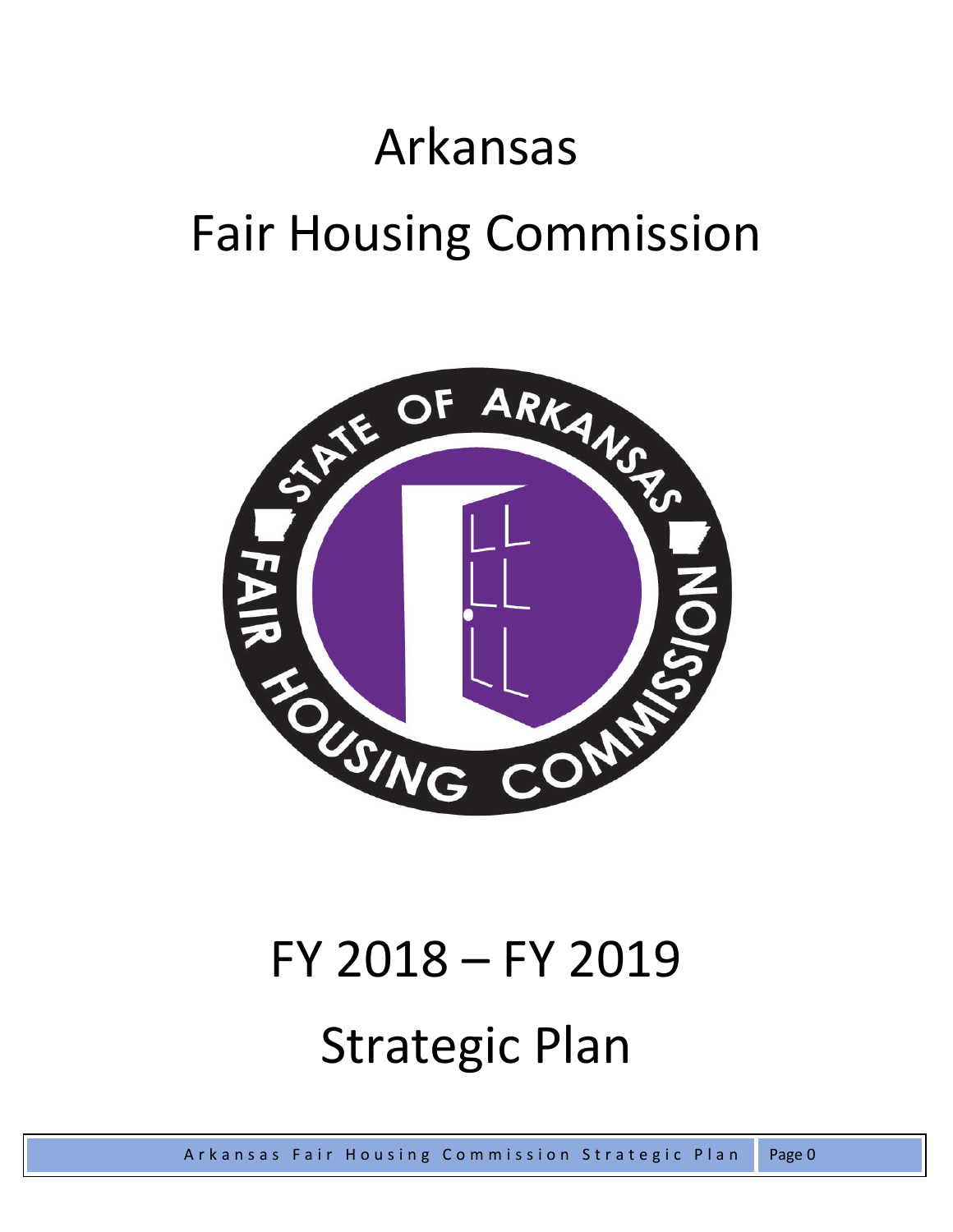## ARKANSAS FAIR HOUSING COMMISSION

## FY 2018 – FY 2019 STRATEGIC PLAN

| MISSION:            | The mission of the Arkansas Fair Housing Commission is to receive, investigate,<br>conciliate and/or resolve complaints alleging violations of the Arkansas Fair<br>Housing Act which prohibits discrimination on the basis of race, color, national<br>origin, religion, sex, familial status (including children under the age of 18<br>living with parents or legal custodians, pregnant women and people securing<br>custody of children under the age of 18) and disability; to cooperate with and<br>provide technical and other assistance to federal, state, local and other public<br>or private entities that are formulating or operating programs to prevent or<br>eliminate discriminatory housing practices; and to establish an education and<br>outreach program to prevent discriminatory housing practices. |
|---------------------|-------------------------------------------------------------------------------------------------------------------------------------------------------------------------------------------------------------------------------------------------------------------------------------------------------------------------------------------------------------------------------------------------------------------------------------------------------------------------------------------------------------------------------------------------------------------------------------------------------------------------------------------------------------------------------------------------------------------------------------------------------------------------------------------------------------------------------|
| VISION:             | To create equitable housing opportunities in Arkansas free from discrimination<br>and to foster and promote open access to housing, lending and community<br>services to make Arkansas the best state to work, live and raise a family.                                                                                                                                                                                                                                                                                                                                                                                                                                                                                                                                                                                       |
| <b>CORE VALUES:</b> | "Fairness, Equity, Leadership, Integrity, Professionalism, Neutrality and<br>Efficiency."                                                                                                                                                                                                                                                                                                                                                                                                                                                                                                                                                                                                                                                                                                                                     |

## GOAL 1 ENFORCE THE FAIR HOUSING ACT

*AFHC Goal 1 Aligns with Strategy of Arkansas Goals: Safe, Efficient and Responsive, Quality of Life*

**Measurable Objective 1**:Receive, intake and investigate fair housing and fair lending complaints from Arkansas residents.

**Strategy 1**: Ensure access to the Arkansas Fair Housing Commission and its services

*Strategy Detail* 

- o *Provide multiple channels of access to file a complaint to include: Telephone, Internet, In-person, Mail and Facsimile options.*
- o *Timely return phone messages.*
- o *Interview "walk-ins" same day when possible during normal business hours.*

**Measurable Objective 2**: Conduct efficient and neutral Investigations

**Strategy 1:** Provide a systematic approach to complaint processing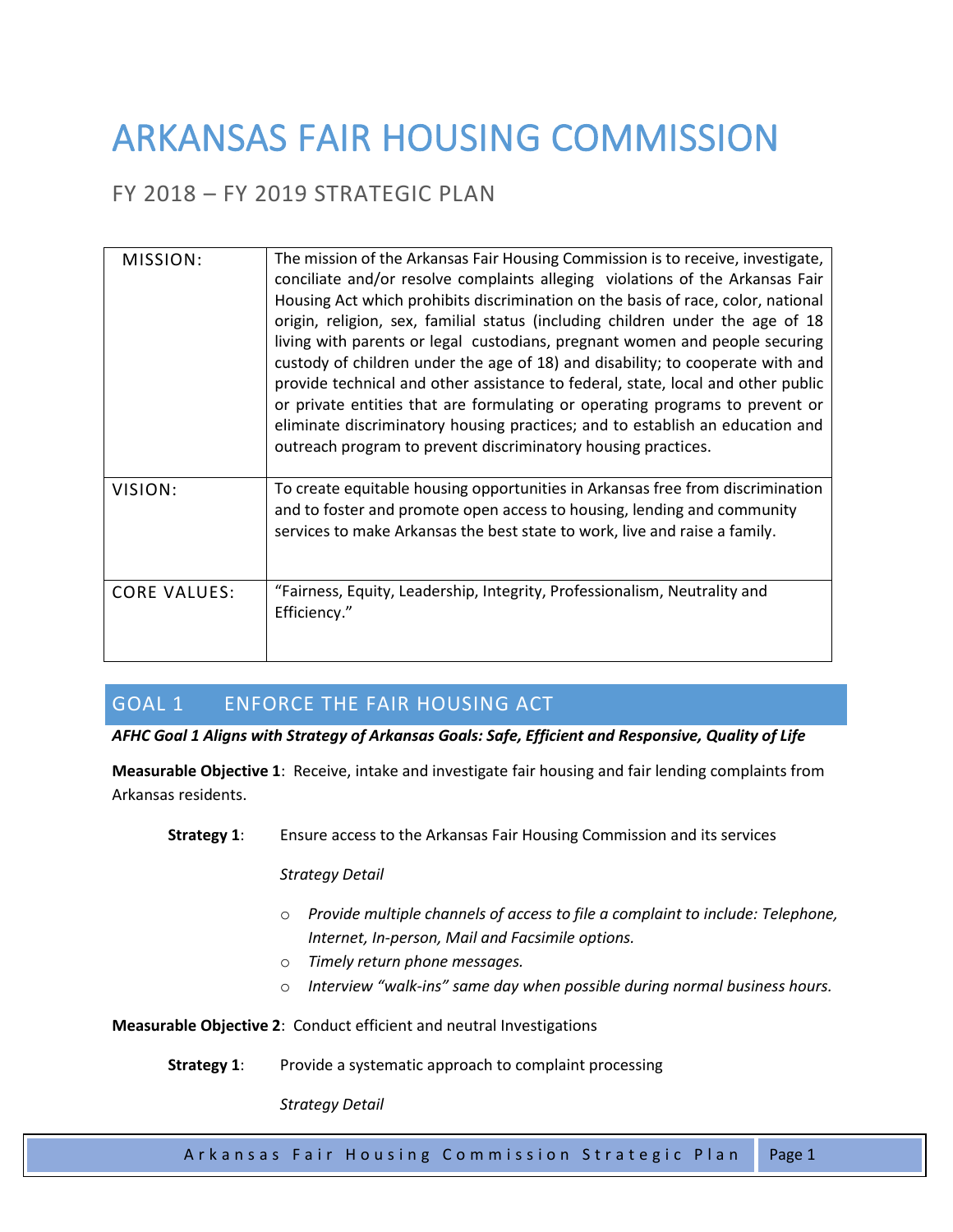- o *Follow established case processing guidelines to include:*
	- *Notification of parties*
	- *Investigative plan*
	- *File maintenance*
	- *Use of an electronic management system*
	- *Interviewing witnesses*
	- *Use of subpoenas to obtain necessary documents*
	- *Conducting dispute resolution throughout the process*
	- *Conducting on-site tenant surveys of witnesses and documents*
	- *Conducting thorough file reviews*
	- *Drafting Final Investigative Reports*
	- *Drafting court-worthy Final Determinations*
- **Strategy 2**: Facilitate Dispute Resolution prior to the formal adjudication of a case

#### *Strategy Detail*

- o *Conduct conciliation between the parties as per federal and state guidelines during all phases of the investigative process*
- o *Educate parties on the conciliation process and ensure they are aware that it is a voluntary process*
- **Strategy 3:** Conduct a multi-level review of completed investigation

## *Strategy Detail*

- o *Investigator conducts the investigation and drafts the Final Determination*
- o *Chief Investigator reviews the Final Determination*
- o *Director makes a final review of the Final Determination*
- o *The Full Commission provides an administrative review Final Determinations which fail conciliation and are not presented for judicial adjudication (See below)*
- o *Work toward gaining approval for sufficient investigative staff to meet agency investigative objectives*
- **Strategy 4:** Adjudicative Process (Administrative or Judicial)

- o *The Full Commission conducts an administrative hearing if a judicial remedy is not elected*
- o *The Office of the Arkansas Attorney General represents the State of Arkansas in all administrative or judicial adjudications*
- o *The parties may elect to proceed with a private lawsuit*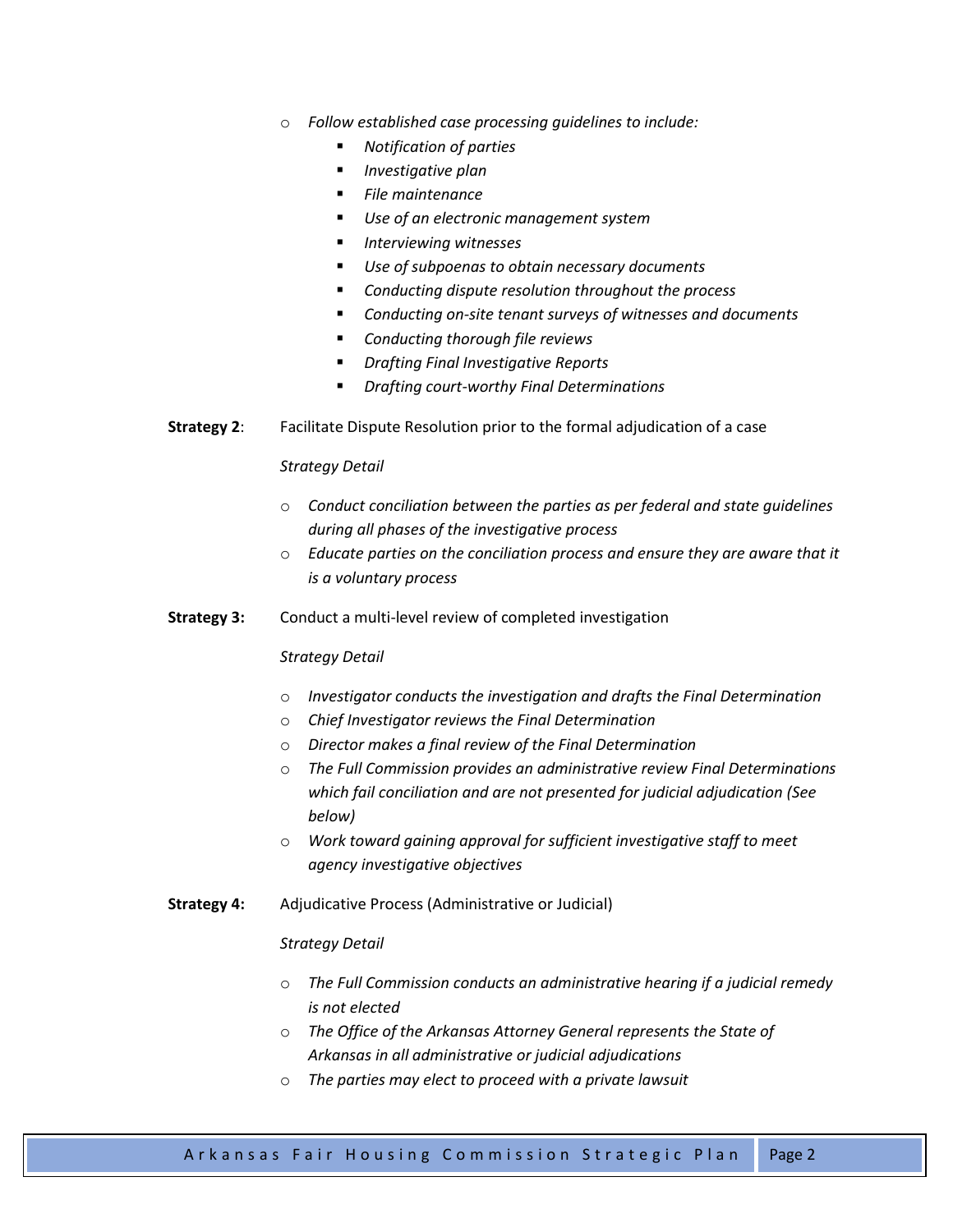## GOAL 2 EDUCATE HOUSING PROVIDERS, INDUSTRY LEADERS, LENDERS, REALTORS, DEVELOPERS, AND THE GENERAL PUBLIC ON RIGHTS AND RESPONSIBILITIES UNDER THE FAIR HOUSING ACT

## *AFHC Goal 2 Aligns with Strategy of Arkansas Goals: Educate and Quality of Life*

**Measurable Objective 3:** Continue to conduct statewide specialized educational training designed to meet industry and stakeholder needs while promoting open housing access. Included below are existing Agency programs designed to provide general public education and to provide continuing education credits (including legal, social work, architecture, real estate, etc.) to those working in industry. The Agency offers several courses each year.

## **Strategy 1:** Management and Best Practices Training (8-hour course)

## *Strategy Detail*

- o *Provide specialized full-day trainings conducted by knowledgeable staff targeted at housing professionals in the areas of lending, real estate sale and management, public housing providers, private housing providers, housing insurers, housing developers, and potential renters and homebuyers.*
- o *Conduct multiple statewide trainings each year across the state of easier geographical accessibility.*
- o *Encourage professional attendance by offering Continuing Education for Realtors and Attorneys.*
- o *Encourage public attendance by offering full scholarships for non-industry attendees.*
- **Strategy 2:** Design and Construction Training (8-hour course)

- o *Provide full day trainings conducted by knowledgeable staff targeted at architects, developers, contractors, and owners*
- o *Conduct multiple trainings each year*
- o *Schedule training in various locations throughout Arkansas*
- o *Encourage professional attendance by offering Continuing Education for Architects*
- o *Encourage public attendance by offering full scholarships for non-industry attendees*
- **Strategy 3:** Fair Housing and Fair Lending Legal Updates Training (8-hour course)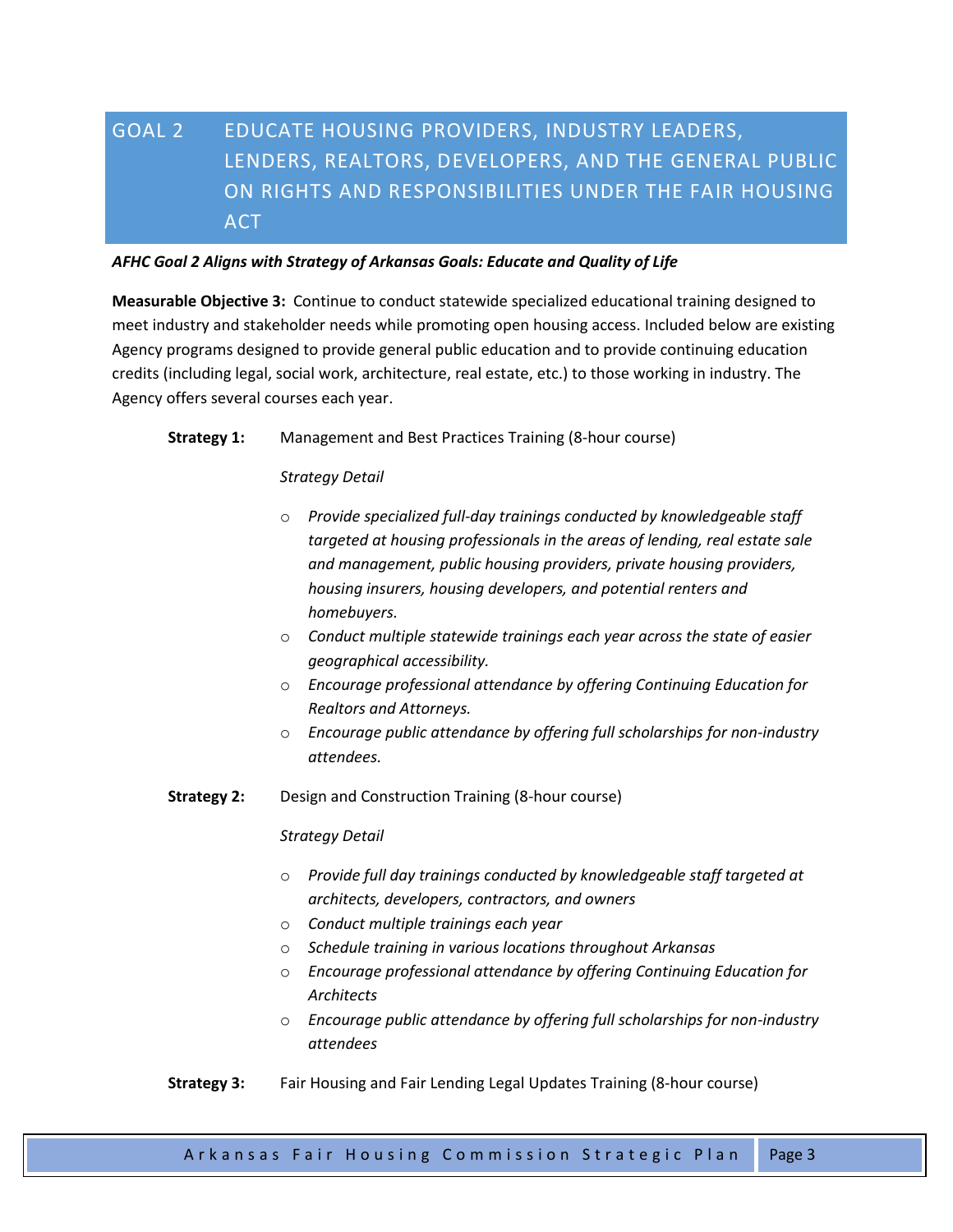## *Strategy Detail*

- o *Provide annually a full-day seminar conducted by attorneys knowledgeable in fair housing and fair lending laws, rules and regulations.*
- o *Encourage professional attendance by offering Continuing Legal Education credits for Attorneys and Realtors.*
- o *Encourage attendance by all audiences by hosting national Fair Housing and Fair Lending experts from across the United States.*
- o *Encourage attendance by all audiences by offering seminar at no cost to attendees.*

## GOAL 3 CREATE A STATEWIDE EDUCATION AND OUTREACH INITIATIVE DESIGNED TO REACH THE PUBLIC AT-LARGE AND HOUSING INDUSTRY STAKEHOLDERS

## *AFHC Goal 3 Aligns with Strategy of Arkansas Goals: Educate and Quality of Life*

**Measurable Objective 4:** Conduct specialized outreach opportunities designed to meet the public need to obtain open housing access.

## **Strategy 1:** Annual Fair Housing Conference

## *Strategy Detail*

- o *Conduct an annual, nationally recognized, multi-day conference targeted at housing professionals in the areas of lending, real estate sale and management, public housing providers, private housing providers, housing insurers, housing developers, potential renters and homebuyers, and the general public.*
- o *Offer sessions on a vast variety of fair housing and fair lending issues taught by national experts from across the United States.*
- o *Encourage professional attendance by offering Continuing Education for Realtors, Architects and Social Workers, and by offering Continuing Legal Education for Attorneys.*
- o *Encourage attendance by all audiences by offering this annual conference at no cost to attendees.*
- **Strategy 2:** Educational Tours and Outreach

- o *Conduct Town Hall Meetings in each of Arkansas' four congressional districts.*
- o *Conduct Focus Groups in each of Arkansas' four congressional districts.*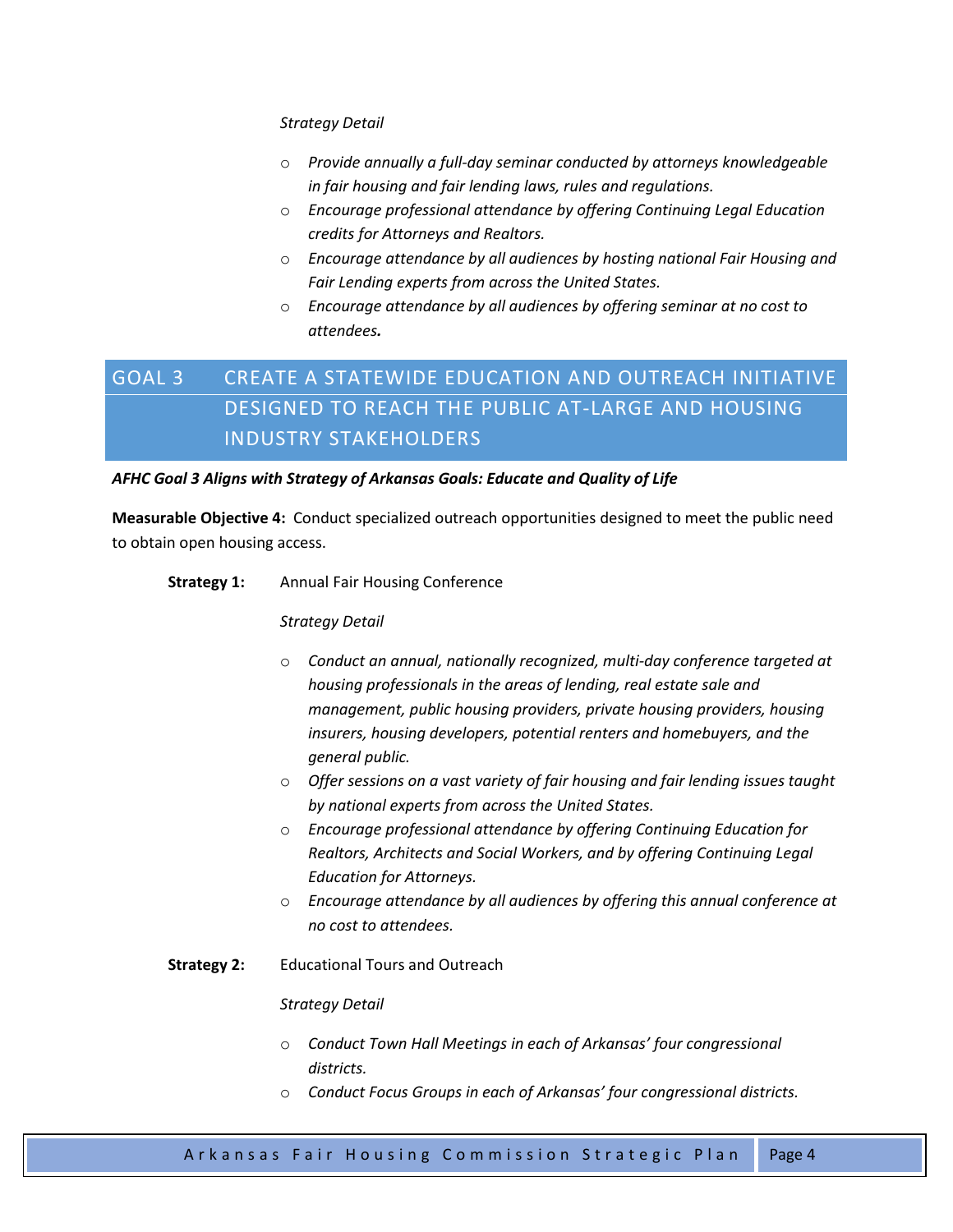- o *Conduct University Outreach to students attending colleges and universities throughout the State of Arkansas.*
- o *Design and distribute brochures, pamphlets, press releases and media kits to ensure broad coverage of fair housing and fair lending news and information.*
- o *Utilize social media to raise awareness of fair housing and fair lending issues.*
- o *Utilize media outlets, such as public television, radio, newspapers and others, to raise awareness of fair housing and fair lending issues.*
- o *Distribute promotional items related to services provided by the Arkansas Fair Housing Commission to garner greater awareness of available services and provide information on how to easily access that information.*

## **Strategy 3:** Special Events

## *Strategy Detail*

- o *Provide opportunities to facilitate discussion on fair housing and fair lending by creating opportunities that appeal to different demographic and the socio-economic groups, etc.*
- o *Hold focus groups, town-hall meetings and listening tours across the state on the issues of housing the re-entry community.*

## **Strategy 4:** Provide and Maintain an Agency Website

## *Strategy Detail*

o *Maintain website with links to Fair Housing Laws, Trainings, News and other pertinent fair housing and fair lending information.*

*AFHC Efficiency Goal*: *The Agency will work within state and federal guidelines to ensure the enforcement of civil rights protections through fair housing and fair lending adjudication, education and outreach. AFHC will accomplish this goal by carefully evaluating existing resources and processes over the next two years to refine case intake and case management within regulatory parameters to best meet the housing needs of Arkansans.* 

## APPENDIX: AGENCY CONTACT

#### CONTACT INFORMATION:

*CAROL JOHNSON, J.D., M.A. EXECUTIVE DIRECTOR ARKANSAS FAIR HOUSING COMMISSION 101 E. CAPITOL AVENUE, SUITE 212 LITTLE ROCK, AR 72201 (501) 682-3247 PH ◊ (501) 682-3271 FAX*